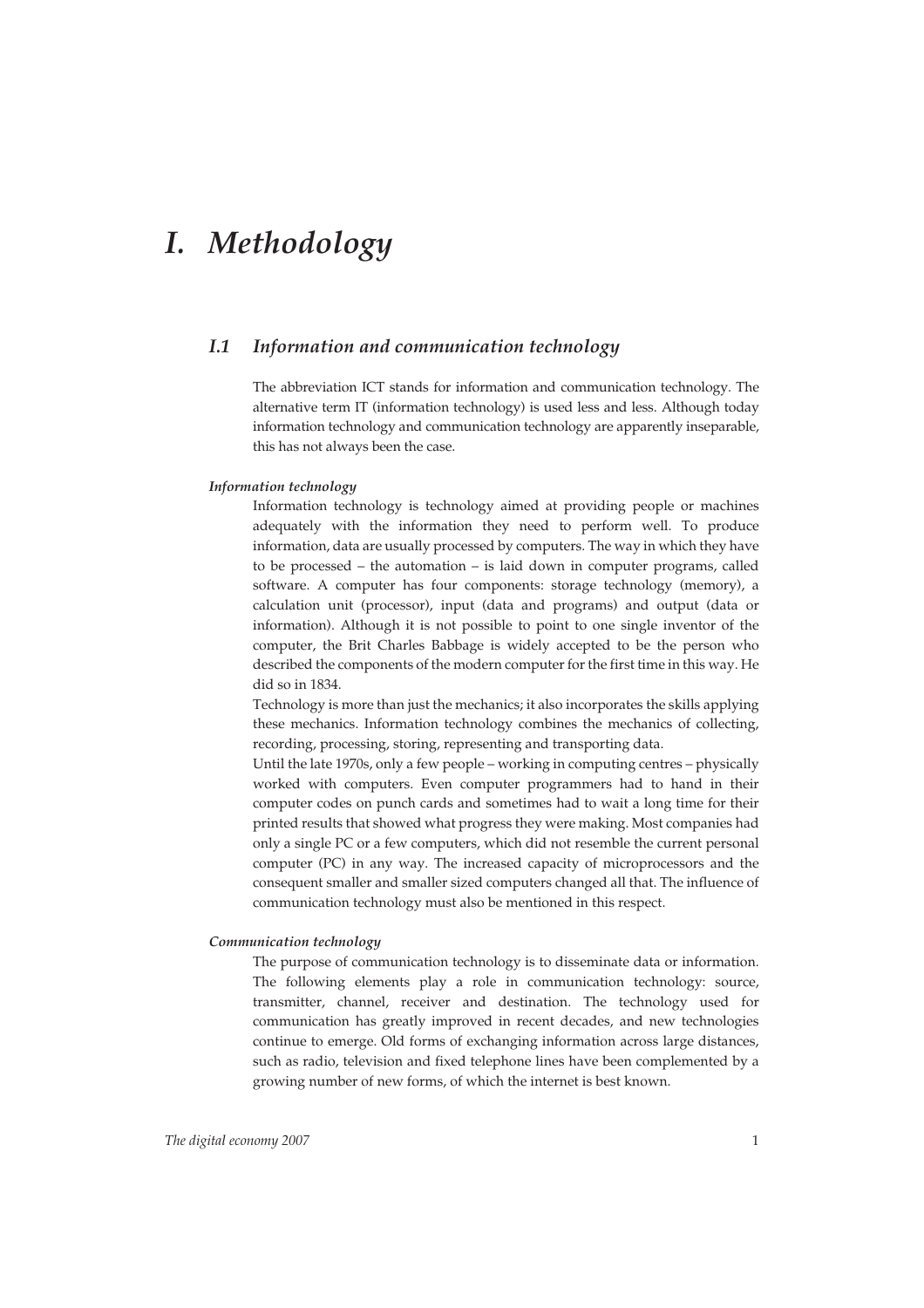The rapid developments in communication technology also made the old type of computer, entirely based on information technology, obsolete. The combination of information and communication technology has simplified the use of computers. For quite some time now users can give computers instructions via the keyboard, while on-screen access to information has also become common. Communication technology is at the basis of these options.

As a result of the continuous miniaturisation of technologies and cheaper production methods, computers started to appear not only on the desks of company and government employees by the early 1980s, but also more and more in the home. Initially, these were mainly game computers that had to be connected to a television set and which sometimes used a cassette recorder as the storage element. The development of faster microprocessors enabled the introduction of the personal computer (PC). Since then, the development of the PC has led to an almost universal availability of information and communication technology without too many financial or physical obstacles. Apart from PCs, there are now many new ICT forms, such as mobile telephones, network equipment and satellite systems. As a result of 'embedded' applications of computer technology in things like washing machines and microwave ovens – where the number of computer components is minimised to the bare necessities – ICT is becoming more widespread. This is even more the case for 'embedded' software in all kinds of machinery and equipment used in (industrial) production processes.

## *I.2 ICT goods and services*

Products that serve primarily to process data electronically and/or provide communication are considered to be ICT products. Without ICT, these products – which include tangible goods as well as services – would not exist. In this publication, there is a strict distinction between goods and services: goods refer to equipment (hardware) or its components; services aimed exclusively at electronic data processing (including production of software) and/or communication, are referred to as ICT services.

Statistics Netherlands uses several goods and services classifications. They play a key role in the compilation of the National Accounts, which incorporates all data gathered by Statistics Netherlands on companies, and estimates for parts of the economy that are not observed. In this way, Statistics Netherlands arrives at a complete, consistent description of the Dutch economy.

Internationally, the OECD has defined a list of ICT goods based on the classification of goods used in the international trade statistics. There is no internationally accepted definition of ICT services yet.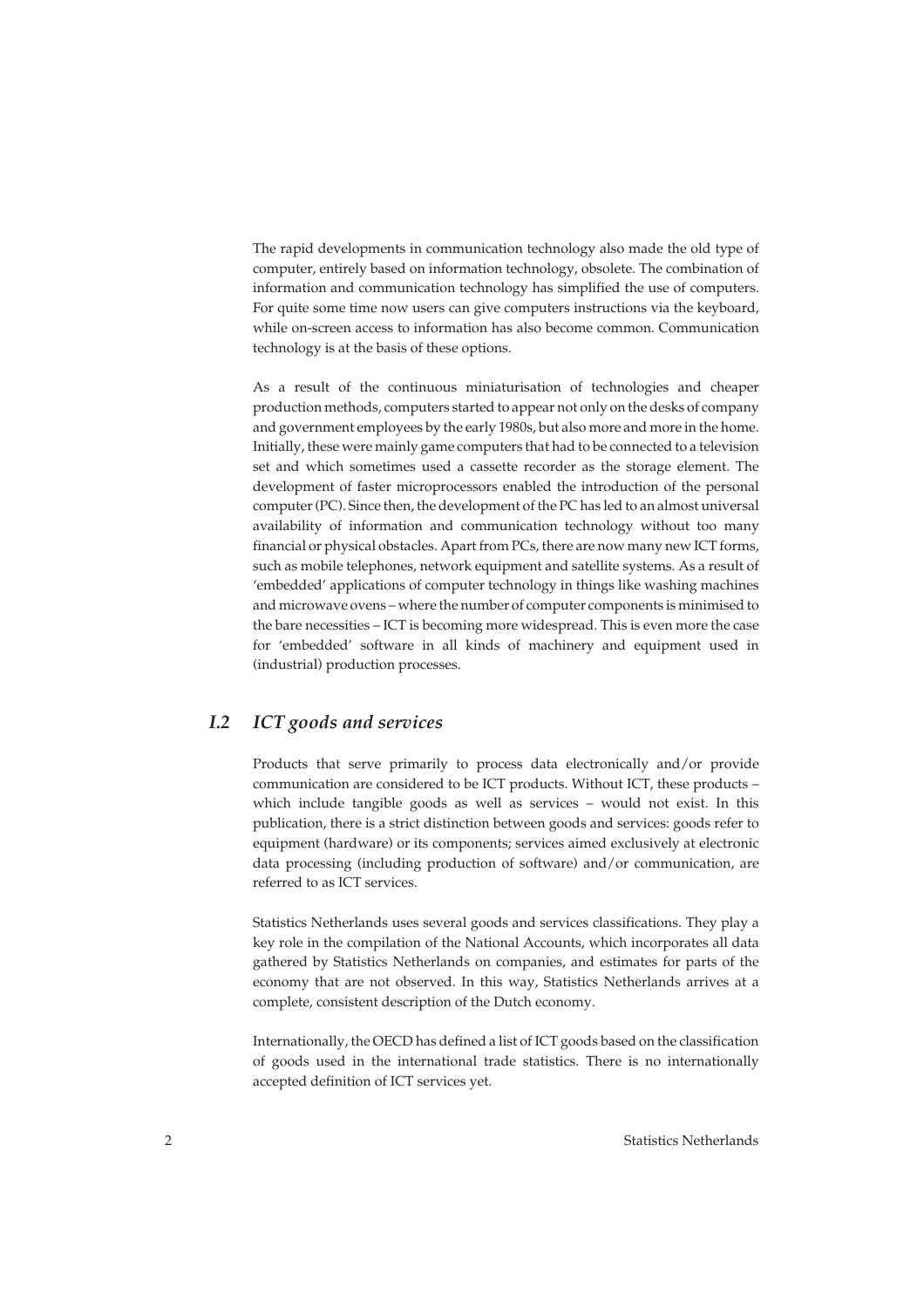The National Accounts currently distinguishes the following ICT goods: *office machines, computers and peripherals, insulated wire and cable, integrated circuits, other electronic components, transmitters, TV cameras, telephones, components of telephones, radios, televisions, other audio and video equipment, components of radios and televisions etc., equipment for measuring, checking, testing, navigating and other purposes, components of that equipment, industrial process control equipment, watches and clocks.*

The National Accounts currently distinguishes the following ICT services: *postal services, post office counter services, courier services, telecommunications services, computer and related services, software consultancy and supply services, production of own software.*

Listing the ICT goods and services is only a starting point for the study of the phenomenon ICT. The ultimate aim of the ICT study is to map out the use society makes of ICT and the social and economic consequences of this; in short: the impact of ICT.

## *I.3 Defining the ICT sector*

Once ICT goods and services have been defined, the next step is to determine exactly what an ICT company is. In statistical surveys, companies are classified by their main activity. Roughly speaking, companies whose main activity is producing ICT goods and/or services belong to the ICT sector. These companies may also produce other products besides ICT goods and services. On the other hand, not all ICT goods and services are necessarily produced by companies in the ICT sector. Companies in the manufacturing industry, for example, may produce software for their own use as a sideline.

#### *Standard Industrial Classification*

Statistics Netherlands uses its own Standard Industrial Classification (SBI) for a uniform classification of the economy. This classification, last revised in 1993 (SBI93), covers all economic activities, i.e. activities leading to the production of goods and services. The SBI design takes EU regulations into account, such as those laid down in the NACE (*Nomenclature générale des Activités économiques dans les Communautés Européennes*).

The SBI is used in all surveys conducted by Statistics Netherlands in which results are broken down by economic activity. In principle, the most detailed level of the classification was designed for statistics describing the production process. Because of the costs and the reduction of the administrative burden, Statistics Netherlands does not collect and publish data at the lowest level for all its statistics. Confidentiality constraints may also prevent more detailed publications.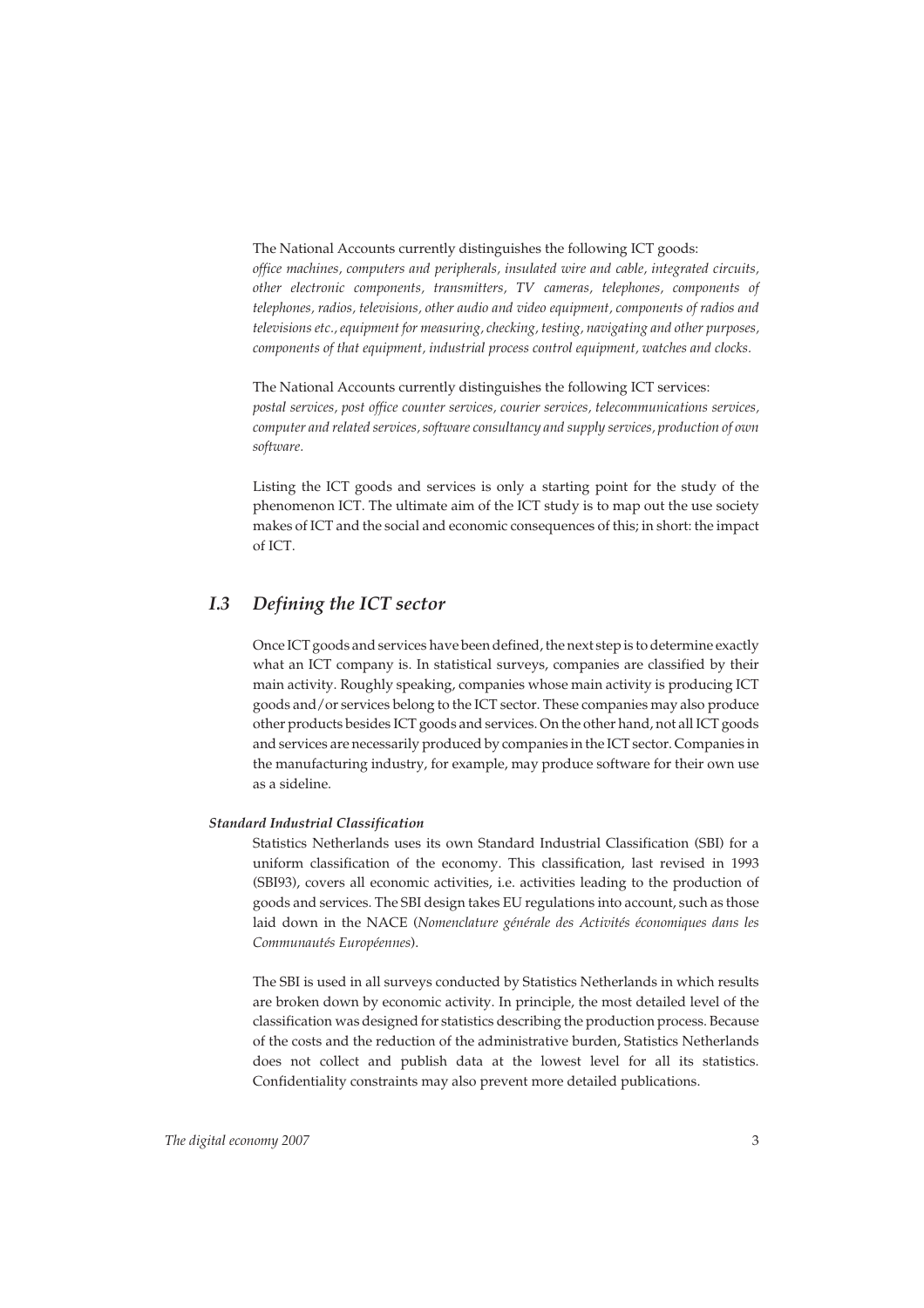Table 1.3.1 shows the SBI classes that are included in the ICT sector in this publication. These are based on the OECD guidelines. However, there is a slight difference between this publication and the OECD guidelines in the case of ICT services. This is discussed further in the glossary.

As activity classifications based on main activities do not provide a perfect view of the total volume of a particular activity, not all ICT-related economic activities are included in this publication. For example, an ICT department within a bank is not included in the ICT sector, whereas staff of a child-care centre within a large ICT consultancy are included in this sector.

#### **Table I.3.1 Definition of the ICT sector**

| SBI93               | Description of activities                                                     |
|---------------------|-------------------------------------------------------------------------------|
|                     |                                                                               |
| ICT industry        |                                                                               |
| 3000                | Manufacture of office machines and computers                                  |
| 3130                | Manufacture of insulated wire and cable                                       |
| 3210                | Manufacture of electronic components                                          |
| 3220                | manufacture of television and radio transmitters                              |
|                     | and apparatus for line telephony and line telegraphy                          |
| 3230                | Manufacture of audio and video equipment                                      |
| 3320                | Manufacture of instruments and appliances for measuring, checking and testing |
| 3330                | Manufacture of industrial process control equipment                           |
| <b>ICT</b> services |                                                                               |
| 6400                | Post and telecommunication                                                    |
| 7200                | Computer service bureaus, etc.                                                |
|                     |                                                                               |

Source: OECD/Statistics Netherlands.

In addition, the volume of the ICT market does not correspond with turnover in the ICT sector. Here, the ICT market is seen as the virtual place where supply and demand of ICT goods and services meet. The volume of this market can be quantified by the turnover realised on ICT goods and services. Naturally, the domestic ICT sector is a key market player as a provider of ICT goods and services. However, as mentioned above, ICT goods and services may also be provided by non-ICT companies. Moreover, ICT goods in particular are imported on a large scale and partly marketed through domestic wholesalers.

#### *Content sector*

Opinions differ as to whether the content sector should be considered part of the ICT sector. Certain companies distribute content with the specific aim to provide services via digital networks while they are still classified in the sector of companies who provide comparable services through traditional channels. One example is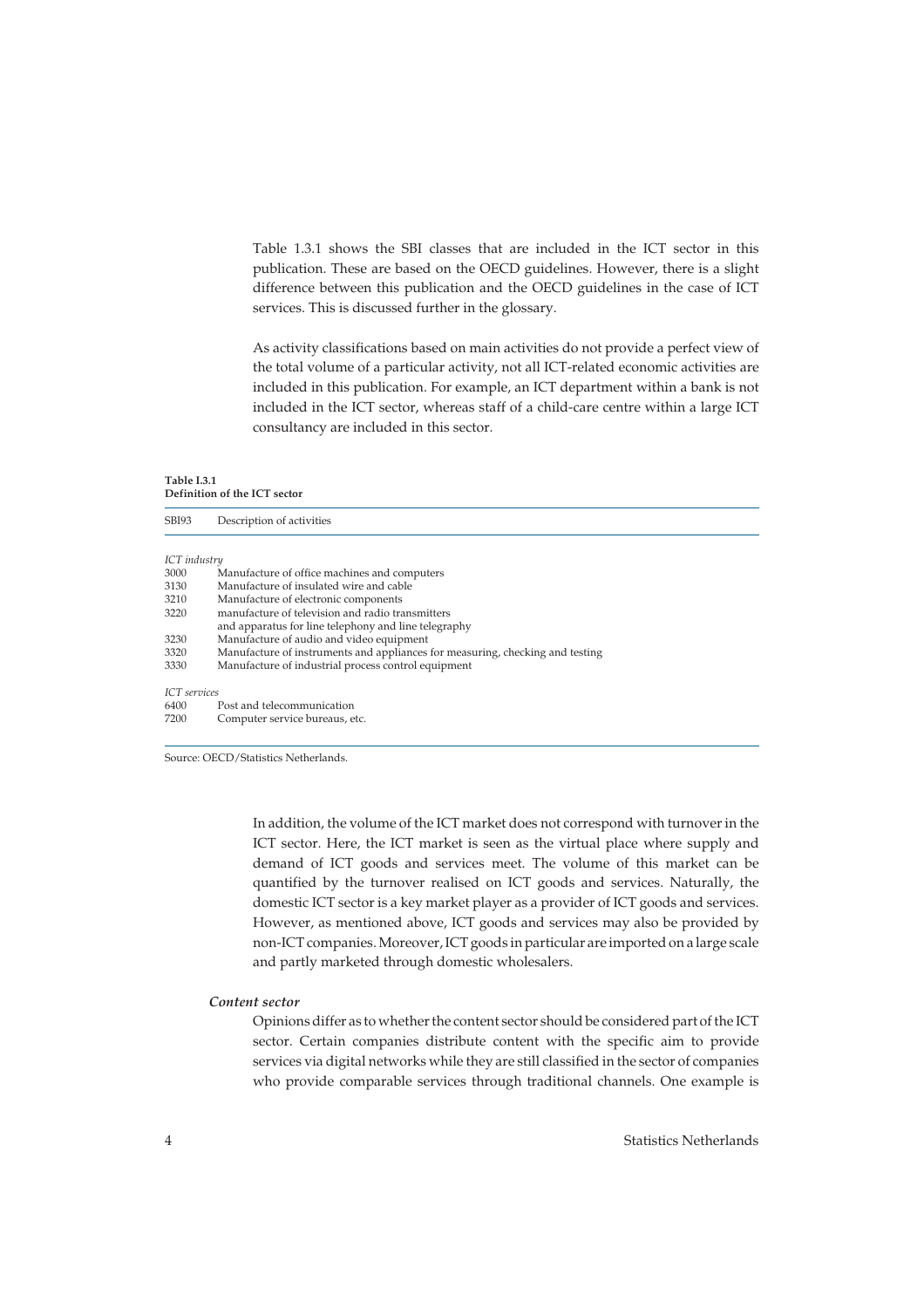news provided on the internet. For the time being, these activities will not be considered as ICT services because the product – news – and not the distribution channel is seen as the primary criterion.

## *I.4 Telecom infrastructure*

As a result of new communication technologies, computers have become easier to use in the work place and also affordable as consumer goods. Initially, changes to the actual machines resulted in innovations in computer use, but since the 1980s the introduction of internal and external networks have been the main revolutions. These far-reaching developments have in turn led to new kinds of business management and consumer behaviour.

This section looks at the concepts and developments used in telecom infrastructure and the services it provides. Quantitative research data are presented in chapter 3 of the book, which is entirely devoted to telecom infrastructure.

#### *Delineating telecom infrastructure*

The word 'infrastructure' produces associations with physical facilities that connect places in space. In this sense, telecom infrastructure in this publication includes all facilities linking points in space with the aid of information and communication technology. In addition, this interpretation assumes that the facilities are characterised by a certain immobility. The definition is a strict one: just as a car is not part of a road network, so a PC is not part of the telecom infrastructure. The telecom infrastructure is an application of ICT, just as the PC, but the two serve different purposes. The telecom infrastructure is now mainly aimed at transmitting data, while a PC is mostly used to process or gather the data before sending them. A computer is part of the telecom infrastructure if it is an integral part of the technology used to operate the infrastructure (servers for example).

The telecom infrastructure as seen in this publication is in fact the total collection of electronic communication networks, making them a modern version of the traditional rail and road networks. Via the telecom infrastructure, the data are sent electronically, but the impact is more far-reaching than the physical process alone. In fact, the telecom infrastructure creates a growing virtual world in which time and distance lose some of their meaning. This can have major social consequences, just as the arrival of the railway networks did.

In the future, ad hoc or spontaneous networks will play an increasingly important role. Computers will discover their physical proximity to each other and will link up to form temporary unique networks without the intervention of an operator, while there is still the possibility that one of the machines is in contact with wider electronic networks.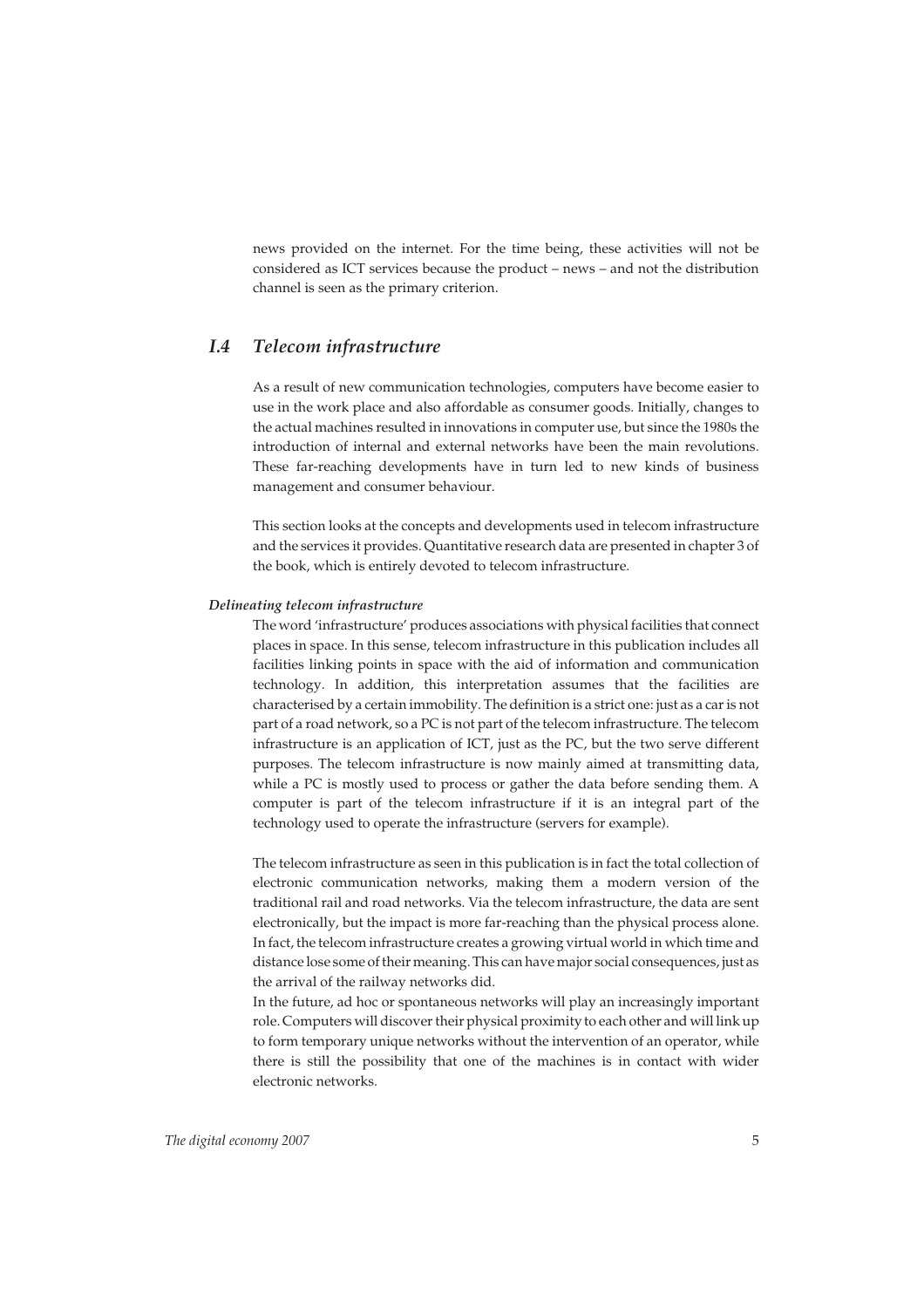Electronic communication networks may have physically different layouts. Some cables transmit electrical signals, for example, others transmit light signals. The new wireless WiFi, WLL and WiMax technologies share the fact that they are wireless with older technologies such as radio and television, but in terms of application they are an extension of existing cable networks. The new wireless technologies have vastly expanded the telecom infrastructure.

#### *Appliances to access the networks*

Alongside the telecom infrastructure are the ICT goods that use the infrastructure. Denoted by the collective term peripherals, these include for example telephones, mobile telephones, faxes, personal computers, printers, television and radio. In fact, these goods are also seen as interchangeable intelligent access points to the infrastructure. Not all ICT goods belong in this category, as they also include items that cannot be connected directly to the telecom infrastructure, for instance because they are not appliances that can be used in their own right (e.g. diodes, transistors, processors and ICs).

The chapter on telecom infrastructure addresses the penetration of peripherals in society, showing the scale on which the telecom infrastructure is used, and by which peripherals. The more specific use of the telecom infrastructure and its peripherals by companies, the public sector and households is discussed in chapters 4, 5 and 6 respectively.

#### *Internet as leading technology*

The internet is an abstract term for a worldwide network. Computers linked to the internet make use of the internet protocol. This standard protocol, developed in 1977 under the name TCP/IP (Transmission Control Protocol/Internet Protocol), enables networks to be linked to each other.

The first network ARPANET (Advanced Research Projects Agency Network) was set up in the 1960s by the US Department of Defence as a network that would continue to operate even if parts of it were damaged. To realise this, it was designed as a web structure rather than a linear structure which would allow only one single route between two computers. The network expanded over the years as other networks were linked up. These networks are owned by the network providers or internet-backbone providers. The providers are not interested in individual internet users, but in companies to whom they delegate the operational management. These companies are called access providers: they provide access to the services made possible by the internet. They have a vast number of fixed IP addresses, which are assigned to clients at random per session, or permanently. Access providers providing more services than just access to the World Wide Web are called service providers. The most commonly known services are e-mail, news groups and hosting (through which users can operate their own website).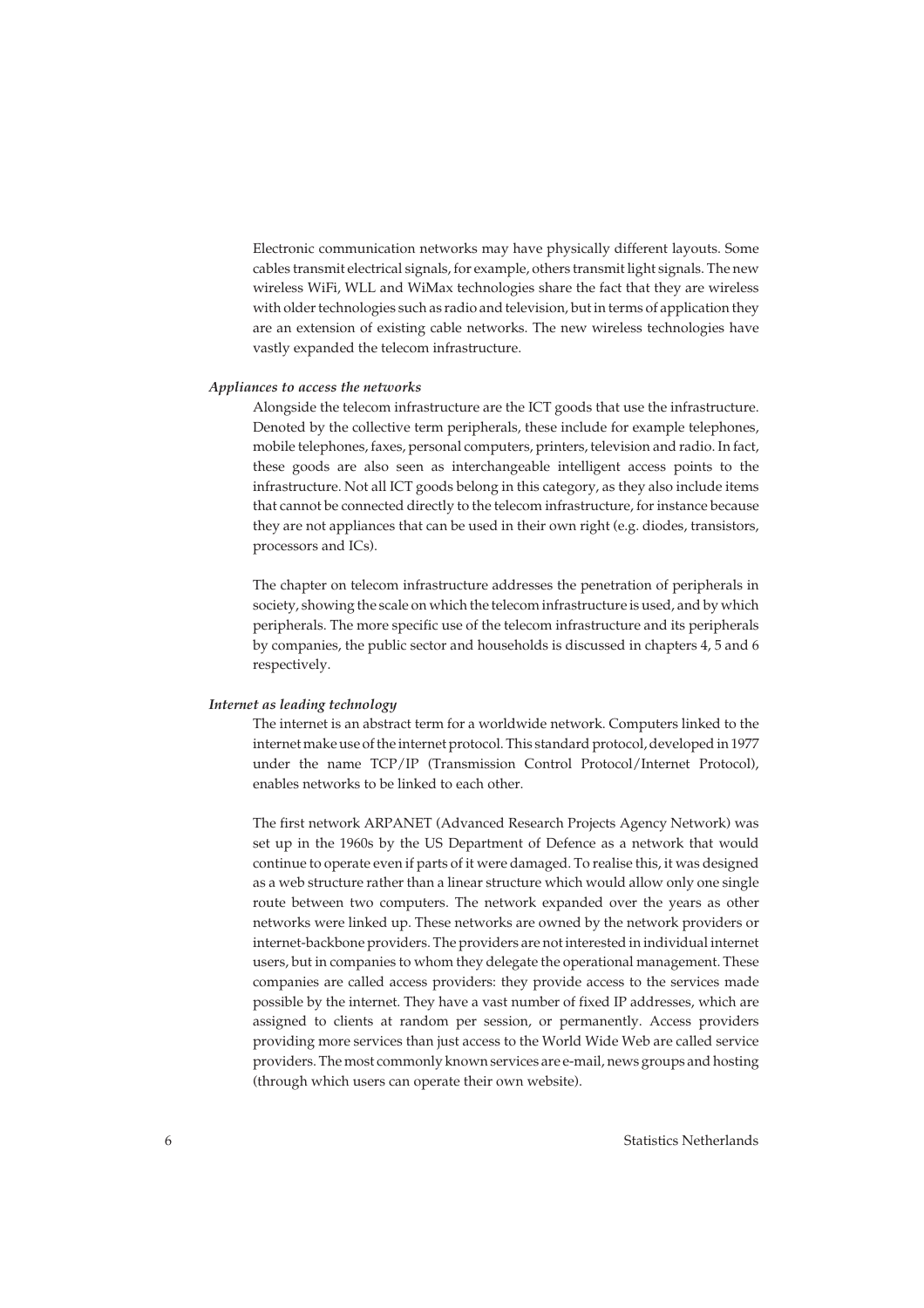The internet protocol, which - in spite of the different views of Europe and the USA about control of the internet - is still monitored by national and international bodies, has increasingly become the standard for data transmission across the world. Its success is mainly based on its being an open standard that everyone can use and for which therefore everyone can develop applications. In addition, more information is standardly becoming available in digital form, which means it can be disseminated via the internet. For example: digital cameras. Before digital cameras came onto the market, photographs had to be developed and digitized by scanners before they could be transmitted on the internet.

Access to the internet is very low threshold for potential users, who only have to buy the peripherals and sign an agreement with the access provider to 'go on-line'. The transport method itself is relatively simple and new elements can be introduced by changes at the access point to the network – mainly through software.

The intensity of use has increased, as a result of faster connections. Files that previously could not have been transmitted via a network can now be sent through the internet (e.g. music and video files). In recent years, a lot of money and effort have been invested in backbone infrastructure, which links various local networks with the internet over long distances. The current capacity of these backbones is expected to suffice for quite some time to process the ever increasing data flows.

#### *Services via the telecom infrastructure*

In part, the usability of an electronic communication network in terms of scope, capacity, speed of transmission and (technical) reliability is determined by its quality. Without a network, telecom services would not be possible. Almost all telecom services are covered by two categories:

- making an electronic communication network available;
- providing an electronic communication service.

A reliable network is one that transmits information without failures, errors etc. Users must be able to rely on the fact that the information is received by the person it is addressed to, and does not fall into the wrong hands. Adequate handling of information flows increases public trust in electronic networks and indirectly also the use of applications. The Dutch government privatised the post and telecommunications services (PTT), thus opting to no longer play a role in the hands-on quality management of electronic networks. However, a new government body (the Telecom Agency or AT) does monitor the continuity and availability of networks.

Companies which own a functioning electronic communication network can earn money by making it available to others as well. This is a relatively new service. Originally, the owner of a network was also the sole provider of services through that network. Government measures – particularly the liberalisation of the telecom market – have brought about substantial changes in the past ten years.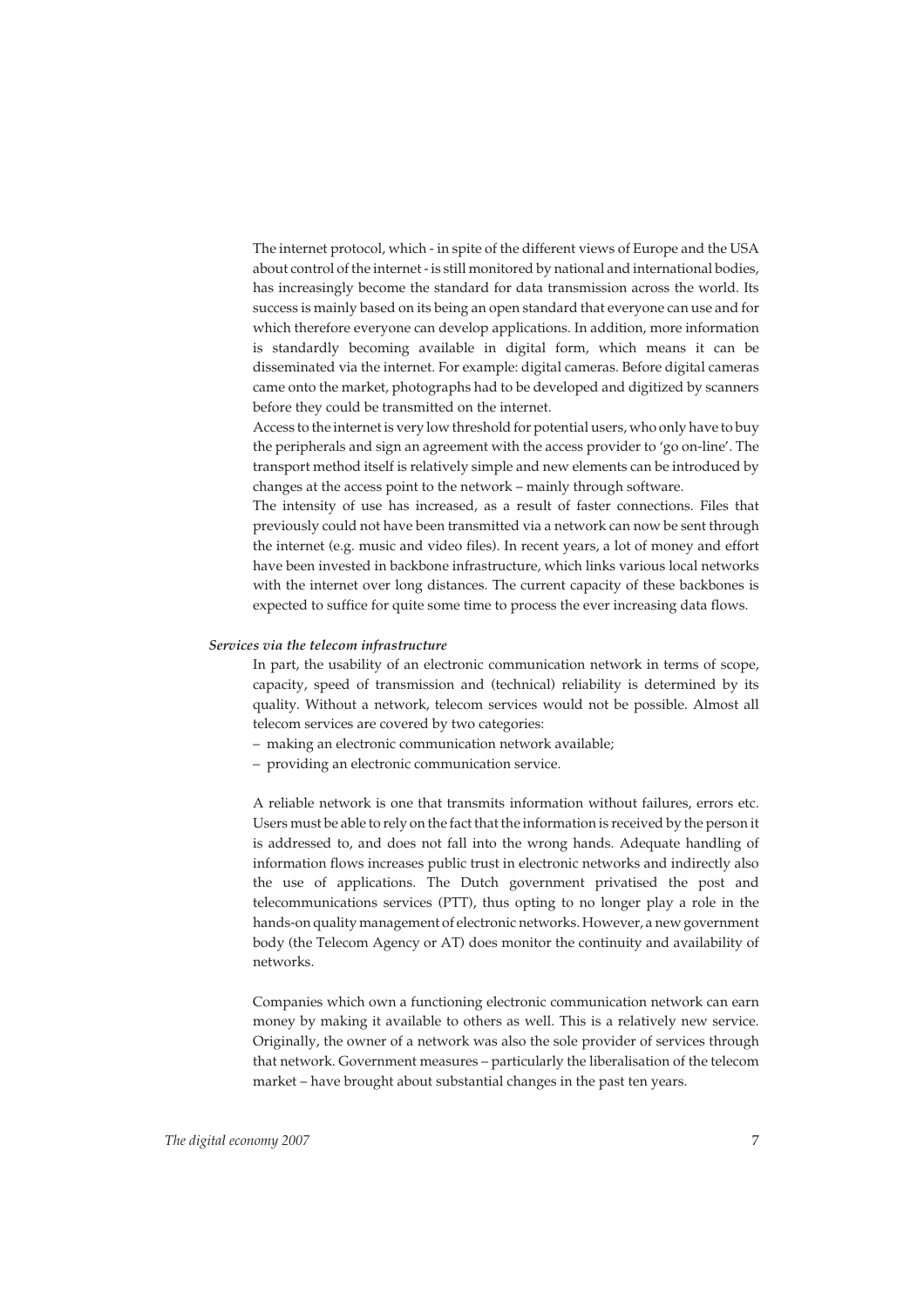Once a company has access to an electronic communication network, either as its owner or through a contract with the owner, it can provide a wide range of electronic communication services. Examples are (analogue or digital) transmission of television broadcasts, providing (mobile) telephone services and internet access. Making available one or more e-mail addresses is a standard service provided by most access providers in their paid packages. Hosting paid access internet sites is another service. However, only generating the information ('content') itself is not considered to be a telecom activity. A television production company, therefore, is not a telecom company. A newspaper that can be read on the internet conducts or insources telecom activities, but the actual compilation of the news reports is not a telecom activity.

## *I.5 The influence of ICT on society*

Below various developments and concepts are discussed that are important for the understanding of the impact of ICT on the economy and on society. Many of the concepts are addressed in various chapters of The digital economy, but in a more quantitative context.

#### *Innovation and ICT*

Looking back at the last decades, scientists sometimes refer to an ICT created 'Fordism' crisis; Fordism here being a metaphor for the large-scale production of standardised goods for mass consumption by using routinised production methods. Flexibility is seen as a key characteristic of more recent production methods; flexibility in both the production process itself, and the organisation of the production within and outside the company. The introduction of automation to make production processes more efficient has made it possible to produce cheaper and better quality products on a smaller scale (Oerlemans, 1996).

Much has been written about the specific relationship between innovation and ICT. The original theories in this area referred to the manufacturing industry, and used the life cycle of a product as a basis to describe product innovation. According to these theories, a product passes through several stages before it reaches a certain standardisation, and just how these stages develop is determined by competition with respect to quality differences, investment and chance.

However, this theory is more difficult to apply to the services industry, which has become increasingly important in recent decades, also in terms of ICT application. Therefore a similar theory has been developed for the services sector. With the introduction of the 'reversed product cycle' concept, Barras was the main exponent of those arguing for an explicit services approach. He described the 'reversed product cycle' based on his studies of the developments in financial and business services (Barras, 1986 and 1990). In short, he argues that innovations in services – including ICT services – first take place in the processes and only subsequently in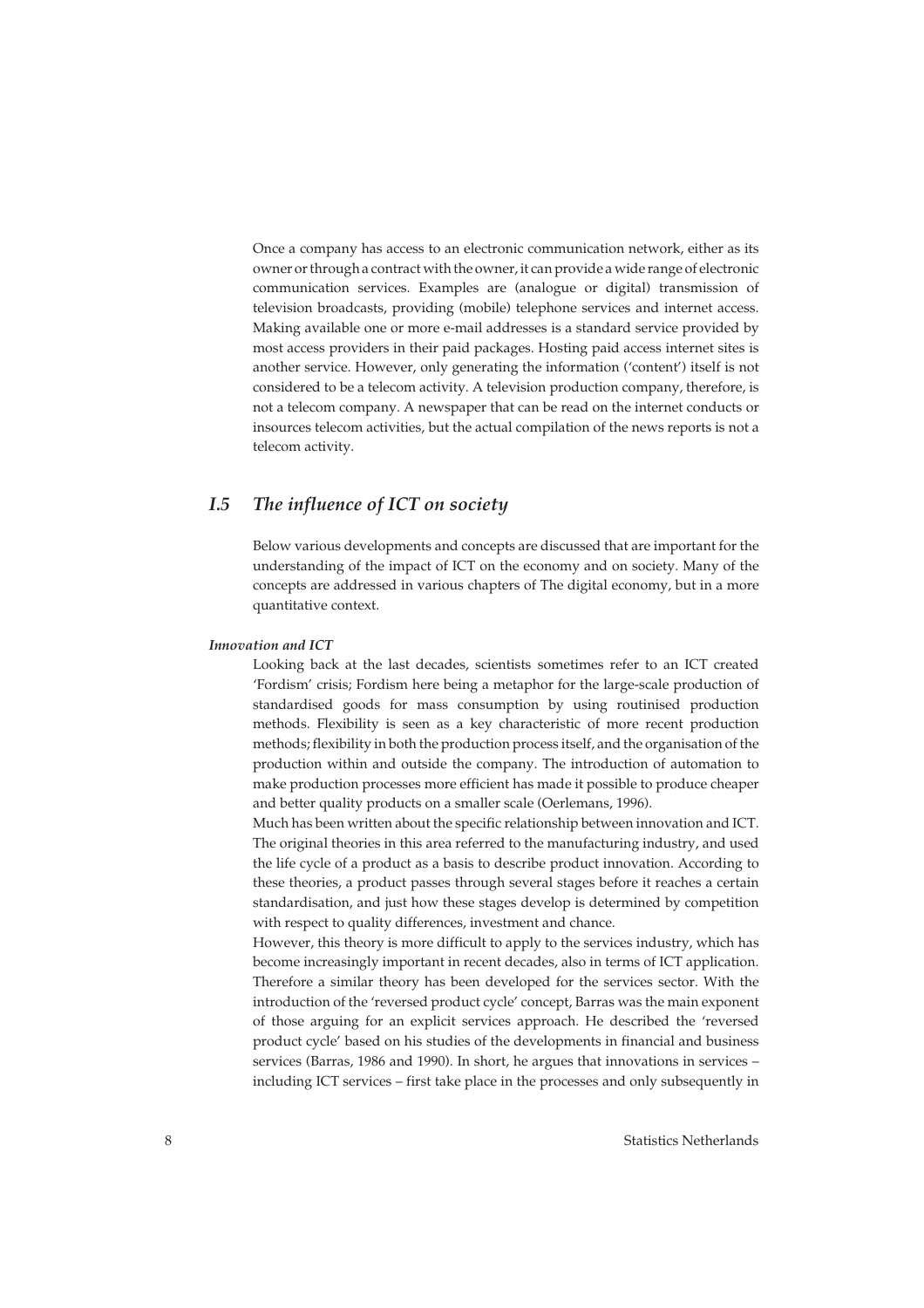the products themselves. Barras saw technology as the determining factor in innovation. This led to criticism from others, who felt that non-technological aspects did not receive enough attention and that innovation did not always necessarily result in a product (Gallouj, 1998 and Uchupalanan, 2000).

Barras – like Oerlemans before him – noted that in the first stages of the application of new technology such as ICT, it is the major companies who play the main roles. However, they get into difficulties in later stages because of their lack of flexibility. Barras' studies are mainly based on innovation initiated by suppliers. Other authors stress other sources of innovation, such as customers and company employees.

Dutch authors, like Goedvolk, have also described the role of ICT in innovation (Goedvolk, 1995). Goedvolk states that ICT is going through a similar evolution to all other new technologies. The first two stages are denial ('No, it is not important') and exploration ('Maybe we should take a look at it'). In the third stage, that of replacement, a company looks at which operations could be done with the aid of the new technology in the future. The purpose then is to increase efficiency without essentially changing the process.

In the fourth stage – integration – the various new technological applications are studied in connection with each other and combined to form a new joint infrastructure. The new technological applications must meet demands in terms of connectibility and integration. Processes may be changed alongside these developments, but the processes are not directly related to the new technological infrastructure.

In the fifth stage, that of transformation, business processes are adjusted because the new technology makes some processes redundant or allows them to be carried out elsewhere. Goedvolk indicates that companies often look beyond their own four walls during this transformation. They make decisions based on opportunities and risks, and are concerned with their own competitiveness and environment. In this stage, the technology will result in new products or services, and may trigger a restructuring of customer and supplier networks.

The sixth and last stage, transparency, is reached when the interaction between technology and processes has developed to a point where people understand how they can make even better use of the technology. They perceive it as normal and do not need to know exactly how it works to be able to use it. Examples of this are the telephone and the car.

#### *E-business and e-commerce*

The physical presence of computers does not say much about the degree of computerisation in a company. What counts is what the organisation actually does with these computers. The question is, therefore, how can ICT can best be used as an instrument. The idea that there is 'one best way of management' was abandoned some thirty years ago where technology is concerned. The importance of appropriate non-technical innovations to complement technical innovations is now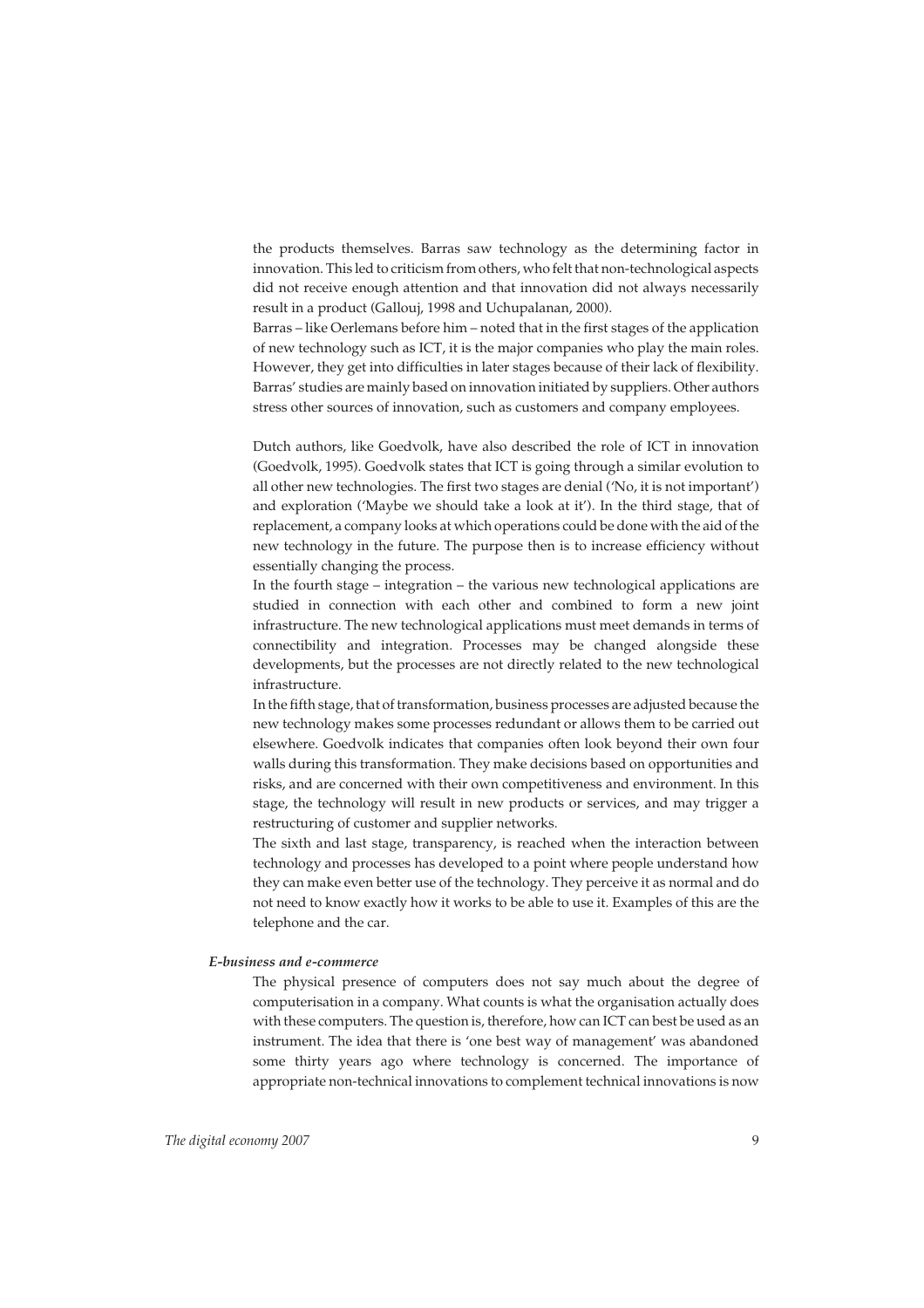generally acknowledged. Under the notion of business process re-engineering (BPR) organisations are required to radically reorganise their structures with the aid of new technology in order to survive. Enterprise resource planning (ERP) systems are software tools ('enablers') that are only profitable if companies are prepared to invest in BPR. In combination with workflow software, these ERP systems facilitate the numerous electronic business activities that are thus generated. E-business is discussed in detail in chapter 4 of the publication. E-business seeks to create synergy between traditional and new business methods, and the opportunities offered by ICT in enterprises.

For a long time, there was no consensus about the definitions of e-business and e-commerce. E-business was generally defined as doing business with the help of ICT and ICT applications. E-commerce, is an element of e-business and consists of concluding or initiating a transaction through electronic networks: actual purchases and sales of goods and services. A distinction can be made between e-business between companies (business-to-business or B2B) and between companies and consumers (business-to-consumer or B2C). Opinions on the definitions differed mainly on the point of exactly which ICT was referred to. Increasing political and media interest in e-commerce made it necessary to end the confusion. Therefore, in 1999 the OECD decided to set up an international working group to compile a definition of e-commerce that could be used in policymaking and that was statistically reliable and feasible (see Pattinson, 2000). The working group compiled two definitions of e-commerce with the following dimensions: the network used for e-commerce and the business processes related to e-commerce. The 'broad' definition concerns the purchase and sale of goods or services via computer networks in which the activity relating to purchase and sale refers to the ordering, and not to payment or delivery. The 'narrow' definition only deviates in one aspect: the network used to order the goods and services is the internet.

#### *Stages of e-business*

In the literature, the intensity of e-business is often described as developing in stages. The stages described below are taken from the Agency for International Business and Cooperation (EVD), part of the Dutch Ministry of Economic Affairs. The approach of classifying companies by their stage of development is based on the sales perspective. There is a certain logic to this. Companies in stage 1 only make passive use of external data communication. These companies use facilities provided by others, but do not have any facilities themselves on the internet. They can purchase via the internet, however. In stage 2, companies who have only a website only provide information via the internet. Companies reach stage 3, transaction, when they are in a position to sell products online. In stage 4 companies offer after-sales support and communicate with third parties via the internet. And lastly, in stage 5, companies have linked their computer system to that of customers, and computerised certain processes between the own company and third parties.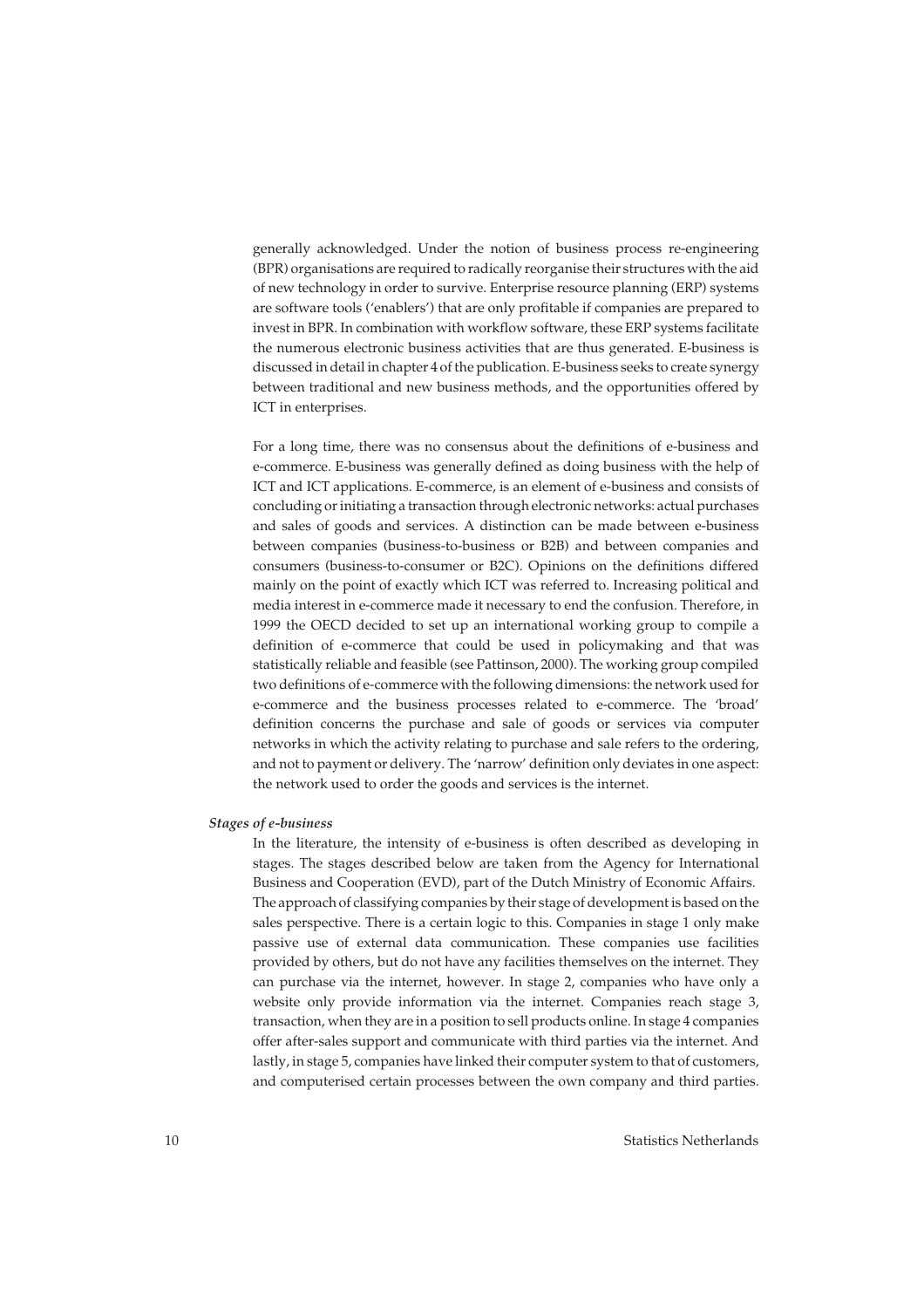Each stage is more or less a subsequent step in the support of business processes by external data communication. In spite of the supposed logic or sequence in the automation process of companies, it is not the case that a company can reach stage 4 only if it has successfully completed stages 1,2 and 3. Some companies sell productson-line without having a website. The approach 'permits' this.

E-business seems to be here to stay. The motives for doing business-on-line are not the same for all parties in the process chain, however. For companies cost reduction and better customer service are the main reasons for doing business electronically. Retailers have a traditional interest in personal contacts (customers in their shops). However, if their customers are no longer bound to their local shops, retailers will have to compensate by attracting customers from elsewhere, for instance through the internet (see also Adelaar, Bouwman and Steinfield, 2004). The motives for consumers to shop on-line are mainly convenience and a better overview of what's for sale.

Market forces are gradually shifting as a consequence of e-business. The position of consumers - the demand side – seems to be becoming stronger, as it is easier to compare products and prices. The traditional distributive trades are having to rethink their position because manufacturers can now also sell directly to consumers or use other intermediaries (such as e-markets). It is too early to draw definite conclusions about the consequences of e-business, though. There are still a number of ongoing studies in this respect.

Naturally, new ways of doing business involve risks. A well-known pitfall is the confusion of technology with market demand (i.e. something that is technically possible, but which no one wants). Management is also sometimes insufficiently involved in innovation, with the result that projects proceed too slowly to be successful.

#### *Offshore outsourcing*

One literally far-reaching consequence of computerising business processes is that they can be easily transferred and managed at a distance. The use of ICT can lead to changes in the distribution of labour in a production and distribution chain. This may involve offshore outsourcing. Outsourcing means that a company transfers services it can provide itself, to another company. The term offshore originally comes from oil and gas exploration as an indication of activities at sea. In practice, offshore outsourcing of ICT - called offshoring in the publication – entails ICT services being transferred to another country. It has now become a serious subject, and is even on the political agenda.

Section 2.10 on 'globalisation' examines these issues in more detail.

#### *Consequences for the public sector*

Outside the business sector, too, there is a wide interest in the role ICT can play in improving business processes and customer contacts. The arrival of the internet